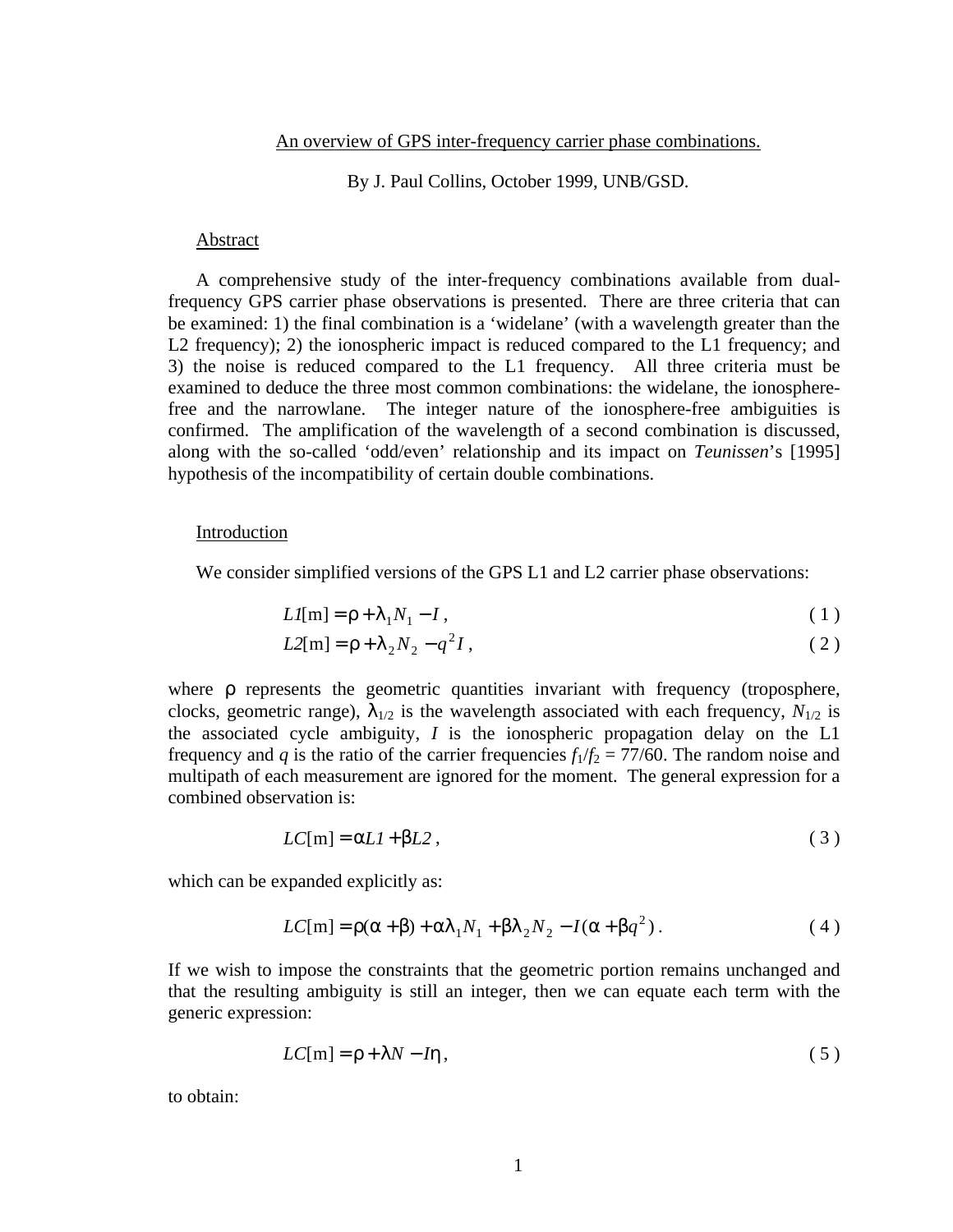$$
\alpha + \beta = 1, \qquad (6a)
$$

$$
\alpha \lambda_1 N_1 + \beta \lambda_2 N_2 = \lambda N \,, \tag{6b}
$$

$$
(\alpha + \beta q^2) = \eta \tag{6c}
$$

Equation ( 6b ) gives an expression for the combined ambiguity:

$$
N = \frac{\alpha \lambda_1 N_1}{\lambda} + \frac{\beta \lambda_2 N_2}{\lambda}.
$$
 (7)

For *N* to be an integer, then the parameters:

$$
i = \frac{\alpha \lambda_1}{\lambda}, \quad j = \frac{\beta \lambda_2}{\lambda}, \tag{8}
$$

must also be integers. The easiest way to achieve this is to define them as such and then re-arrange to compute α and β thus:

$$
\alpha = \frac{i\lambda}{\lambda_1}, \quad \beta = \frac{j\lambda}{\lambda_2}.
$$
\n(9)

This result indicates that using the  $\alpha$  and  $\beta$  parameters to compute a combination with metric units implicitly converts the *L1* and *L2* measurements into cycles before combining them.

The wavelength of the combination can now be deduced from equation ( 6a ):

$$
\lambda = \frac{\lambda_1 \lambda_2}{i\lambda_2 + j\lambda_1}.
$$
 (10)

Substituting the generic relationship  $\lambda = c/f$ , where *c* is the vacuum speed of light, gives the frequency of the combination:

$$
f = if_1 + jf_2. \tag{11}
$$

Given that we are usually concerned with the integer nature of the ambiguities, it makes sense to write our observation equations explicitly in units of cycles:

$$
\frac{LI}{\lambda_1} = \Phi_1[\text{cy}] = \frac{\rho}{\lambda_1} + N_1 - \frac{I}{\lambda_1},\tag{12}
$$

$$
\frac{L2}{\lambda_2} = \Phi_2[\text{cy}] = \frac{\rho}{\lambda_2} + N_2 - \frac{q^2 I}{\lambda_2},
$$
\n(13)

and substituting equation  $(9)$  into equation  $(4)$ ,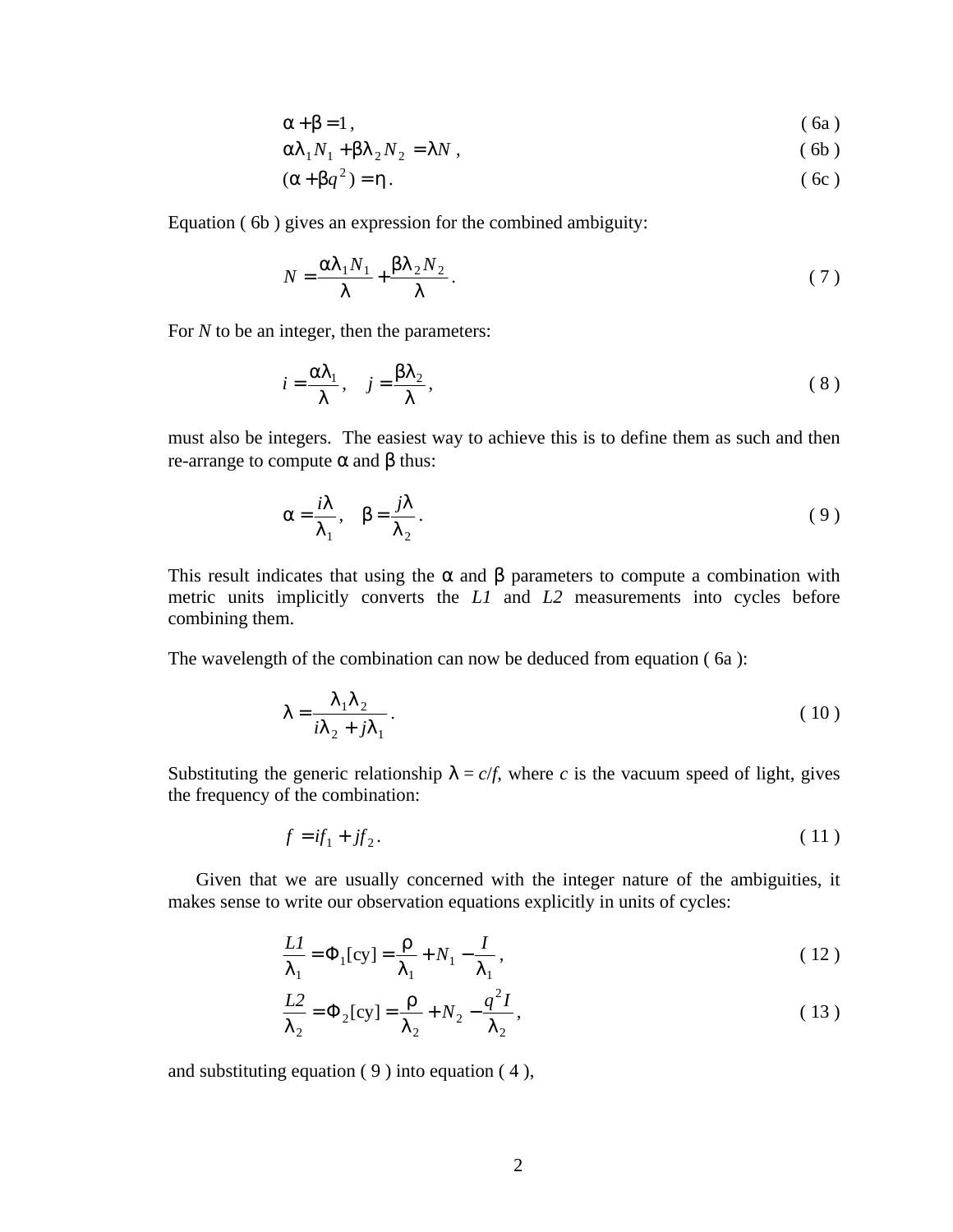$$
\frac{LC}{\lambda} = \Phi_{i,j}[\text{cy}] = i\Phi_1 + j\Phi_2
$$
  
=  $\rho \left( \frac{i}{\lambda_1} + \frac{j}{\lambda_2} \right) + iN_1 + jN_2 - I \left( \frac{i}{\lambda_1} + \frac{j}{\lambda_2} q^2 \right)$   
=  $\frac{\rho}{\lambda} + iN_1 + jN_2 - \frac{I}{\lambda_1} (i + jq).$  (14)

Using the law of error propagation, the noise of a combination can be expressed as:

$$
\delta_{\ddot{\mathbf{O}}_{i,j}}[\text{cy}] = \sqrt{i^2 \hat{\mathbf{O}}_{\ddot{\mathbf{O}}_1}^2 + j^2 \hat{\mathbf{O}}_{\ddot{\mathbf{O}}_2}^2}
$$
\n
$$
= \sqrt{(i^2 + \kappa^2 j^2) \hat{\mathbf{O}}_{\Phi_1}^2}, \text{ if } \hat{\mathbf{O}}_{\Phi_2} = \kappa \hat{\mathbf{O}}_{\Phi_1},
$$
\n(15)

$$
\sigma_{LC}[m] = \sqrt{\alpha^2 \sigma_{L_1}^2 + \beta^2 \sigma_{L_2}^2}
$$
  
=  $\sqrt{(\alpha^2 + \nu^2 \beta^2) \sigma_{L_1}^2}$ , if  $\sigma_{L_2} = \nu \sigma_{L_1}$ . (16)

For a biased error:

$$
\ddot{a}_{\ddot{O}_{i,j}}[cy] = i\ddot{a}_{\ddot{O}_1} + j\ddot{a}_{\ddot{O}_2} \n= (i + \gamma j)\delta_{\Phi_1}, \text{ if } \delta_{\Phi_2} = \gamma \delta_{\Phi_1},
$$
\n(17)

$$
\delta_{LC}[m] = \alpha \delta_{L_1} + \beta \delta_{L_2}
$$
  
=  $(\alpha + \psi \beta) \delta_{L_1}$ , if  $\delta_{L_2} = \psi \delta_{L_1}$ . (18)

# The Widelane Criterion

We turn now to choosing meaningful values of *i* and *j* to obtain useful combinations. It is generally recognised that the so-called widelane combinations are useful when trying to resolve ambiguities. We shall show that there are only a finite number of widelane combinations. Our derivation is similar to that of *Cocard and Geiger* [1992].

We start by looking at the denominator of equation ( 10 ). We can set up an inequality that maximises the value of  $\lambda$ :

$$
\forall \ \lambda_1 > i\lambda_2 + j\lambda_1 > 0 \ \exists \ \lambda > \lambda_2,\tag{19}
$$

i.e. we define a 'widelane' as being an observation combination with a resulting wavelength greater than the L2 wavelength. Re-arranging this inequality and using the identity  $q = \lambda_2/\lambda_1$  we obtain: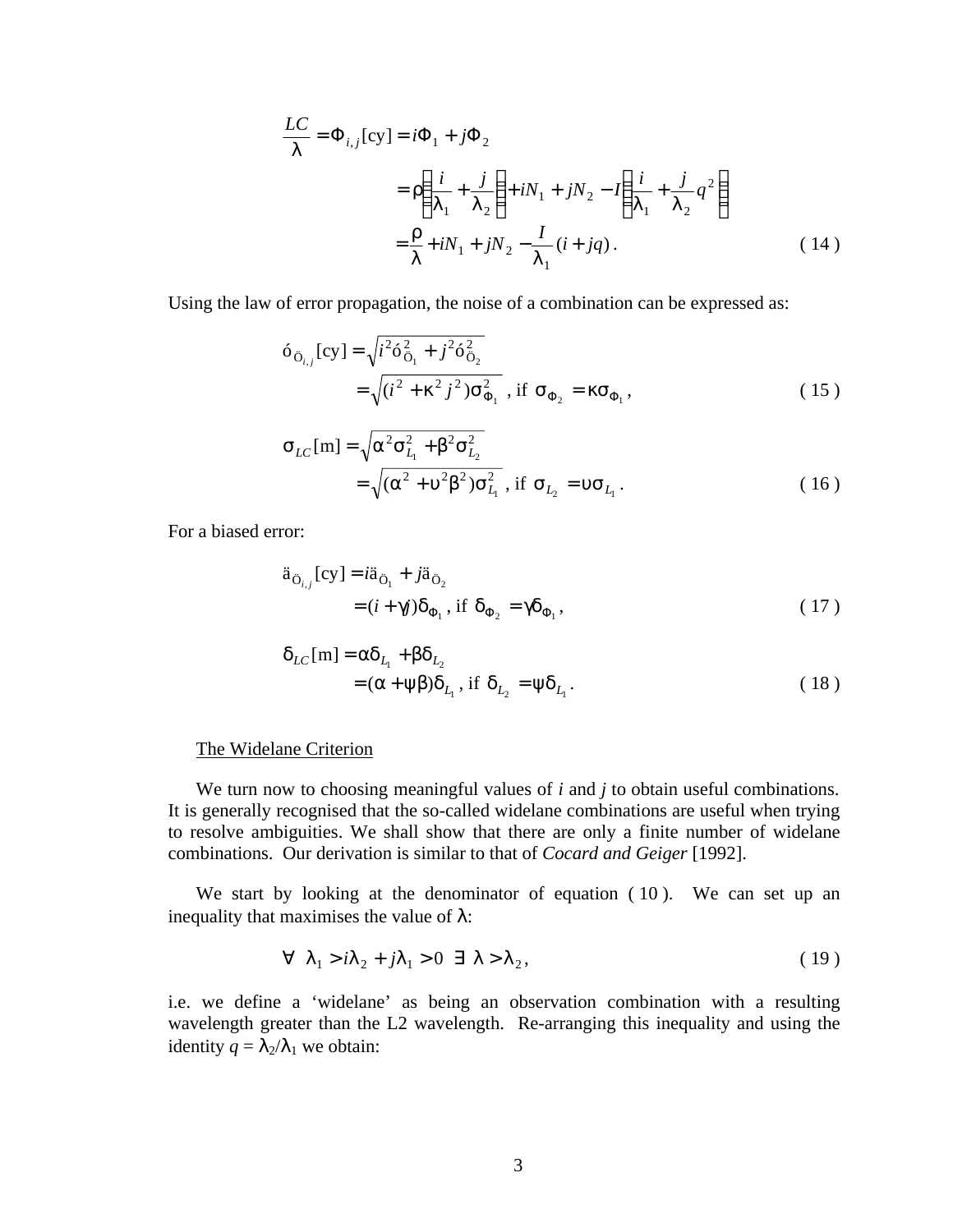$$
1 - qi > j > -qi \tag{20}
$$

The range of this inequality is 1, so unless *qi* is an integer, something we will discuss in a moment, there can only ever be one value of *j* for any *i*. Hence:

$$
j = \left[(-qi)\right],\tag{21}
$$

where  $\lceil \cdot \rceil$  is the integer ceiling function that rounds its argument upward to + $\infty$  (i.e.  $[-1.5] = -1$ ).

Substituting to compute the wavelength directly:

$$
\lambda(i) = \frac{\lambda_2}{qi + \left\lceil (-qi) \right\rceil}.
$$
\n(22)

This equation allows us to investigate the cyclic relationship that derives from the fact that *q* is not an irrational number, but the quotient of two integers, 77/60. If we define the period *P* so that  $\lambda(i) = \lambda(i + P)$ , then we have to solve:

$$
qi + \lceil (-qi) \rceil = q(i + P) + \lceil (-q(i + P)) \rceil.
$$

This equation will only be true when  $qP$  is an integer, in other words,  $P = 60$ . This suggests that the range of *i* is [1,60], however we must consider one more point. The concept of error propagation implies that the noise of the observation combination increases with increasing values of *i*. It makes sense therefore, to minimise the absolute values of *i*, such that  $i \in \Im[-29,30] \neq 0$ . Figure 1 plots the wavelengths of all the possible combinations chosen in this way. Unfortunately not all are linearly independent from one another —– some values of  $i$  and  $j$  can be divided, without remainder, by a common integer. The final list of independent widelanes is given in Table 1.

Table 2 summarises all the possible widelane combinations for which the index *i* lies in the range  $\pm 10$ . The wavelength for each combination is given, along with its ratio to the *L1* wavelength. This indicates by how much the geometric portion of the *L1* observation is reduced in the combined observation. The amplification of the noise, ionosphere and multipath are given in units of cycles and length. The noise is propagated as a random error; the ionosphere and multipath are propagated as biases. The noise of *L2* is not considered to be equal to *L1*, as is often assumed. The κ factor in equation ( 15 ) was computed from some dual-frequency data collected with a Trimble geodetic receiver over a short baseline. As such, it contains a certain multipath component, but this is acceptable for our purposes. The ionospheric factor in cycles is computed using equation ( 17 ) with  $\gamma = q$  (c.f. equation ( 14 )). The equivalent factor in length units (v) is simply  $\eta$  in equation (6c). The multipath is considered to exhibit the maximum bias possible, i.e. a full quarter-cycle simultaneously on both *L1* and *L2* [*Georgiadou and Kleusberg*, 1988]. To compute the in-phase maximum, the absolute values of indices *i* and *j* are used in equation (17) with  $\gamma = 1$ . For the multipath in length units,  $\psi = q$ . These values can therefore be considered as an upper limit.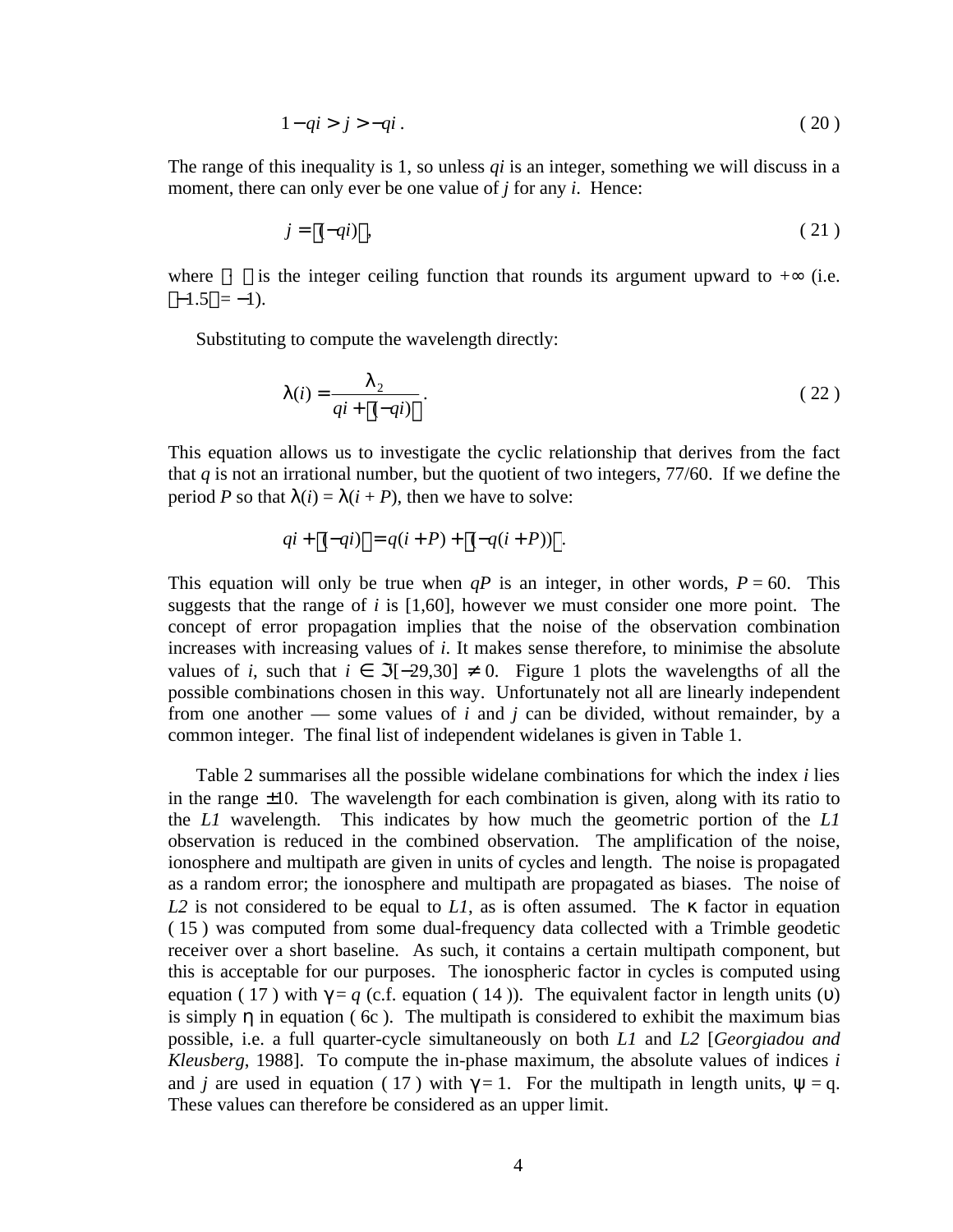

*Figure 1. GPS carrier phase combinations with widelane wavelengths. Combinations represented with open circles are not independent. (After Cocard and Geiger, [1992])*

| i     | $\dot{J}$ | $\lambda$ (cm) | $\dot{i}$      | $\overline{I}$ | $\lambda$ (cm) | i  |       | $\lambda$ (cm) |
|-------|-----------|----------------|----------------|----------------|----------------|----|-------|----------------|
| $-29$ | 38        | 31.2           | $-8$           | 11             | 33.3           | 13 | $-16$ | 35.7           |
| $-27$ | 35        | 69.8           | $-7$           | 9              | 1465.3         | 14 | $-17$ | 25.3           |
| $-25$ | 33        | 26.6           | $-5$           | 7              | 41.9           | 15 | $-19$ | 97.7           |
| $-24$ | 31        | 122.1          | $-3$           | $\overline{4}$ | 162.8          | 17 | $-21$ | 29.9           |
| $-23$ | 30        | 50.5           | $-2$           | 3              | 56.4           | 18 | $-23$ | 244.2          |
| $-22$ | 29        | 31.9           | $-1$           | $\overline{2}$ | 34.1           | 19 | $-24$ | 63.7           |
| $-19$ | 25        | 39.6           | $\mathbf{1}$   | $-1$           | 86.2           | 21 | $-26$ | 25.7           |
| $-17$ | 22        | 133.2          | $\overline{4}$ | $-5$           | 183.2          | 23 | $-29$ | 47.3           |
| $-16$ | 21        | 52.3           | 5              | -6             | 58.6           | 25 | $-32$ | 293.1          |
| $-13$ | 17        | 77.1           | 6              | $-7$           | 34.9           | 26 | $-33$ | 66.6           |
| $-11$ | 15        | 27.6           | 7              | $-8$           | 24.8           | 27 | $-34$ | 37.6           |
| $-10$ | 13        | 146.5          | 9              | $-11$          | 44.4           | 29 | $-37$ | 112.7          |
|       |           |                | 11             | $-14$          | 209.3          |    |       |                |

*Table 1. Independent widelane combinations. (After Cocard and Geiger [1992] who were missing (4,-5).)*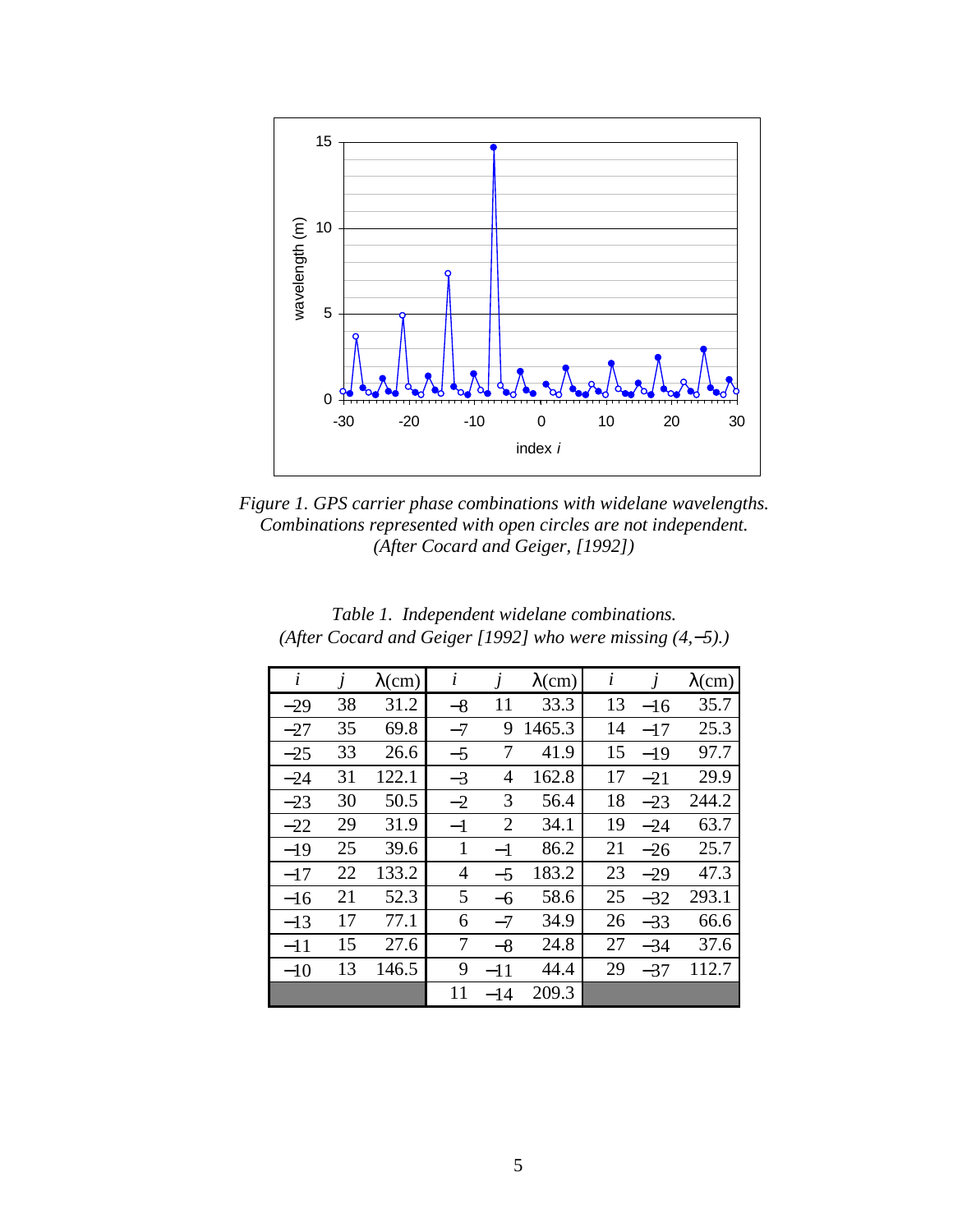|                |          |                |            |           |                    |                                    |       | Amplification (cycles) |      |       | Amplification (length) |        |
|----------------|----------|----------------|------------|-----------|--------------------|------------------------------------|-------|------------------------|------|-------|------------------------|--------|
| LC             | i        |                | $\alpha$   | β         | $\lambda_{\rm LC}$ | $\lambda_{\rm l}/\lambda_{\rm LC}$ | Noise | ion                    | mp   | noise | ion                    | mp     |
| Ll             | 1        | $\Omega$       |            | $\theta$  | 19.0               | 1                                  | 1     |                        | 0.25 | 1     | 1                      |        |
| L2             | $\Omega$ |                | $\theta$   | 1         | 24.4               | 0.78                               | 1.17  | 1.28                   | 0.25 | 1.5   | 1.6                    | 1.28   |
| WL             | 1        | $-1$           | 4.5294     | $-3.5294$ | 86.2               | 0.22                               | 1.54  | $-0.28$                | 0.50 | 7.0   | $-1.3$                 | 9.06   |
| W1             | $-1$     | $\overline{2}$ | $-1.7907$  | 2.7907    | 34.1               | 0.56                               | 2.54  | 1.57                   | 0.75 | 4.6   | 2.8                    | 5.37   |
| W <sub>2</sub> | $-2$     | 3              | $-5.9231$  | 6.9231    | 56.4               | 0.34                               | 4.04  | 1.85                   | 1.25 | 12.0  | 5.5                    | 14.81  |
| $W_3$          | $-3$     | 4              | $-25.6667$ | 26.6667   | 162.8              | 0.12                               | 5.56  | 2.13                   | 1.75 | 47.5  | 18.3                   | 59.89  |
| W4             | 4        | $-5$           | 38.5       | $-37.5$   | 183.2              | 0.10                               | 7.08  | $-2.42$                | 2.25 | 68.2  | $-23.3$                | 86.63  |
|                | 5        | -6             | 15.4       | $-14.4$   | 58.6               | 0.32                               | 8.61  | $-2.70$                | 2.75 | 26.5  | $-8.3$                 | 33.88  |
|                | $-5$     | 7              | $-11$      | 12        | 41.9               | 0.45                               | 9.59  | 3.98                   | 3.00 | 21.1  | 8.8                    | 26.40  |
|                | 6        | $-7$           | 11         | $-10$     | 34.9               | 0.55                               | 10.15 | $-2.98$                | 3.25 | 18.6  | $-5.5$                 | 23.83  |
|                | 7        | $-8$           | 9.1356     | $-8.1356$ | 24.8               | 0.77                               | 11.68 | $-3.27$                | 3.75 | 15.2  | $-4.3$                 | 19.58  |
| EW             | $-7$     | 9              | $-539$     | 540       | 1465.3             | 0.01                               | 12.64 | 4.55                   | 4.00 | 972.9 | 350.4                  | 1232.0 |
|                | $-8$     | 11             | $-14$      | 15        | 33.3               | 0.57                               | 15.14 | 6.12                   | 4.75 | 26.5  | 10.7                   | 33.25  |
|                | 9        | $-11$          | 21         | $-20$     | 44.4               | 0.43                               | 15.69 | $-5.12$                | 5.00 | 36.6  | $-11.9$                | 46.67  |
|                | $-10$    | 13             | $-77$      | 78        | 146.5              | 0.13                               | 18.19 | 6.68                   | 5.75 | 140.1 | 51.5                   | 177.10 |

*Table 2. Widelane combination characteristics.*

Those combinations that have appeared in the literature previously are labelled in Table 2 with a two-character code in column 1. Of these labels, only '*WL*' is commonly used (and not universally, the Berne group uses *L5*, see e.g., *Beutler et al*. [1990]). Of the other combinations, the extra-widelane combination (*EW*) has received some recent attention [*Han and Rizos*, 1995; *Han*, 1995; *Han*, 1997], as have *W1*–*W4* to a lesser extent [e.g., *Han and Rizos*, 1996].

# Other Criteria (1)

Considering again the denominator in equation ( 10 ) we can see that:

$$
\forall i \lambda_2 + j \lambda_1 \ge \lambda_1 \exists \lambda \le \lambda_2,
$$
 (23)

i.e., there are an infinite number of narrowlane combinations. To determine further useful combinations, we must therefore examine some other criteria that the combined observation can fulfil. The most straightforward criterion is to reduce the ionospheric path delay. By considering our generalised observation equation in units of cycles (equation ( 14 )), we can see that to reduce the amount of ionosphere over that experienced on the *L1* frequency, the following inequality must hold.

$$
|i+jq|<1,
$$

or in terms of *j*: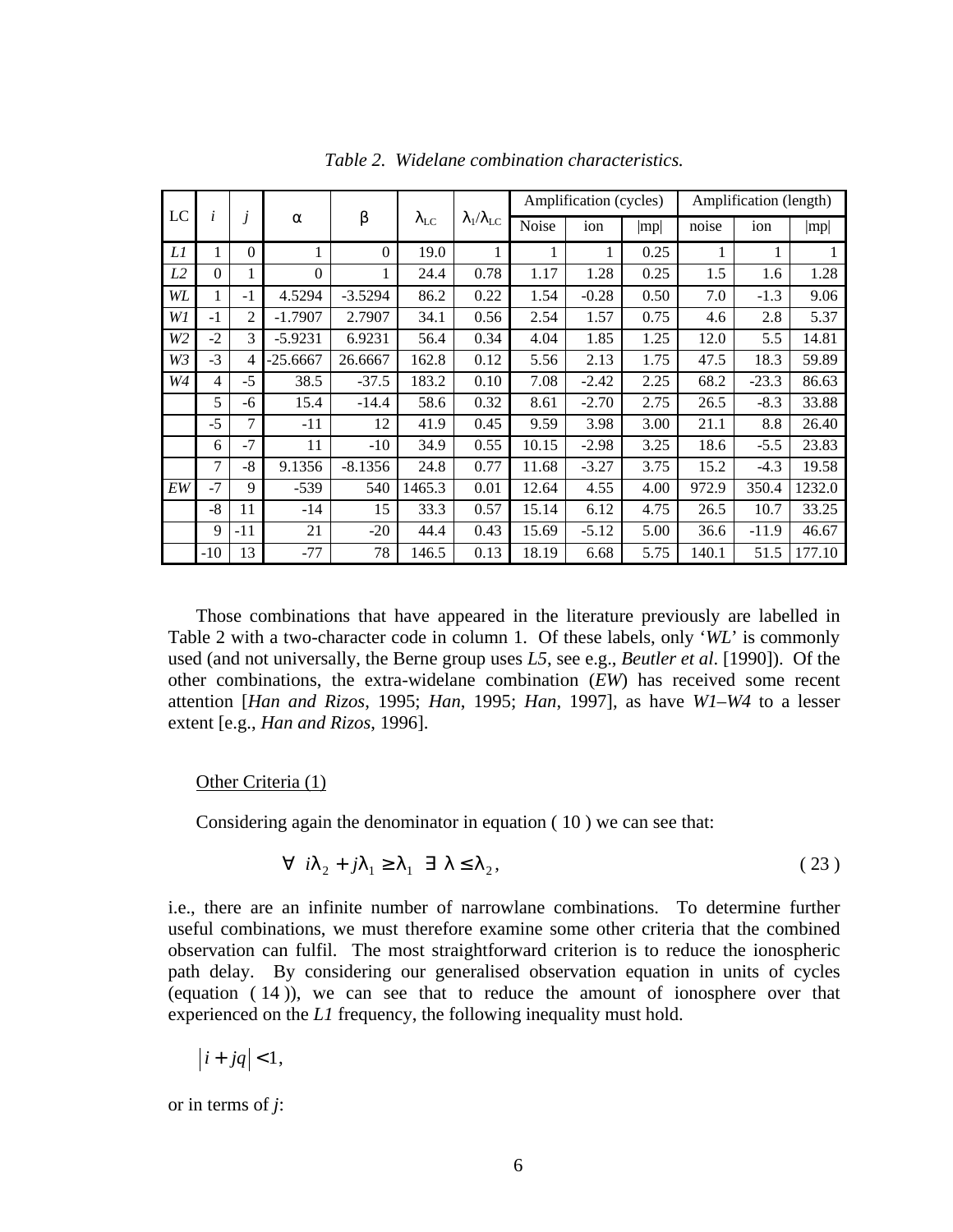$$
\frac{-1-i}{q} < j < \frac{1-i}{q},\tag{24}
$$

which is in a form similar to equation (20). The range of this inequality is ~1.56, indicating that there can be two integer values of *j* for some values of *i*. We should note that equation ( 24 ) is not limited to narrowlane combinations. To compute values of *j*:

$$
j^{\mathbf{A}} = \left[ \frac{-1 - i}{q} \right],\tag{25}
$$

$$
j^B = \left\lfloor \frac{1-i}{q} \right\rfloor, \text{ ignore if } j^B = j^A. \tag{26}
$$

where  $\lfloor \cdot \rfloor$  is the integer floor function that rounds its argument downward to  $-\infty$  (i.e.  $|-1.5| = -2$ ).

Substituting these functions of j into equation (10) gives:

$$
\lambda(i\{j^{\mathbf{A}}\}) = \frac{\lambda_2}{qi + \left[\frac{-1 - i}{q}\right]}, \quad \lambda(i\{j^{\mathbf{B}}\}) = \frac{\lambda_2}{qi + \left[\frac{1 - i}{q}\right]}.
$$
\n(27)

Unlike the widelane combinations, there is no cyclic variation, because there are an unlimited number of choices for the index *i*. Even discarding common multiples, there will always be a prime number to use for  $i$ . However, the combination  $i = 77$ ,  $j^A = j^B = -60$ , sets the ionospheric factor to zero, which suggests that there is no more information to be gained from going beyond this point. At the same time, negative values of *i* give only negative wavelengths. Therefore, we will only consider  $i \in \mathcal{I}[1,77]$ .

Figure 2 plots the values of the ionosphere factor  $(i + jq)$  against the chosen range of *i*. The upper portion of the plot shows the values of  $j^B$ , the lower portion  $j^A$ . As in Figure 1, the combinations that are common multiples have been represented with open symbols. Table 3 reveals that all but one of these combinations is a narrowlane combination except for  $\lambda(i = 1)$ , which is the *WL* widelane combination (1,–1). This result helps to clarify the importance of this particular combination. Of all the possible combinations from dualfrequency GPS carrier phase measurements, it is the only one that is both a widelane and reduces the impact of the ionosphere.

A summary of some of the reduced-ionosphere combinations is given in Table 4. The entries for this table were computed in the same way as for the widelane summary (Table 2). Only those combinations for which  $i \in \Im[2,10]$  are shown, along with the (77,–60) combination.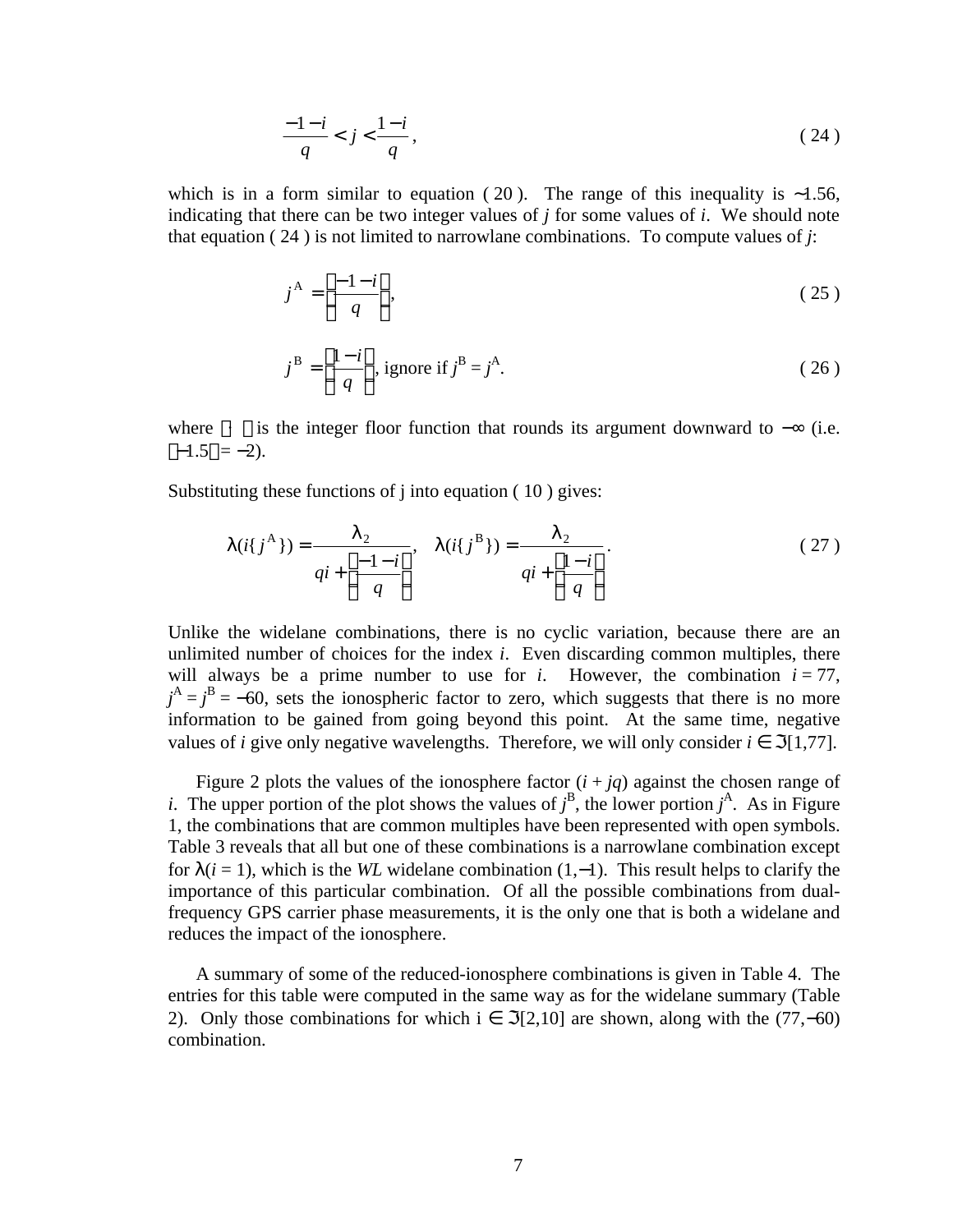

*Figure 2. GPS carrier phase combinations with ionospheric factors less than 1. Combinations represented with open symbols are not independent.*

| $\overline{i}$   | $\dot{J}$ | $\lambda$ (cm) | $\dot{i}$ | $\dot{J}$ | $\lambda$ (cm) | $\dot{i}$ | $\dot{J}$ | $\lambda$ (cm) |
|------------------|-----------|----------------|-----------|-----------|----------------|-----------|-----------|----------------|
| $\mathbf{1}$     | $-1$      | 86.2           | 25        | $-19$     | 1.9            | 52        | $-41$     | 0.9            |
| $\overline{2}$   | $-1$      | 15.6           | 26        | $-21$     | 2.0            | 53        | $-41$     | 0.9            |
| $\overline{3}$   | $-2$      | 13.2           | 29        | $-22$     | 1.6            | 53        | $-42$     | 0.9            |
| $\overline{4}$   | $-3$      | 11.4           | 29        | $-23$     | 1.7            | 55        | $-43$     | 0.9            |
| 5                | $-4$      | 10.1           | 30        | $-23$     | 1.6            | 56        | $-43$     | 0.8            |
| 6                | $-5$      | 9.0            | 31        | $-24$     | 1.5            | 57        | $-44$     | 0.8            |
| $\overline{7}$   | $-5$      | 6.1            | 32        | $-25$     | 1.5            | 58        | $-45$     | 0.8            |
| $\boldsymbol{7}$ | $-6$      | 8.2            | 33        | $-25$     | 1.4            | 59        | $-46$     | 0.8            |
| 8                | $-7$      | 7.5            | 33        | $-26$     | 1.5            | 60        | $-47$     | 0.8            |
| 9                | $-7$      | 5.4            | 34        | $-27$     | 1.5            | 61        | $-47$     | 0.8            |
| 11               | $-8$      | 4.0            | 35        | $-27$     | 1.4            | 61        | $-48$     | 0.8            |
| 11               | $-9$      | 4.8            | 37        | $-29$     | 1.3            | 62        | $-49$     | 0.8            |
| 13               | $-10$     | 3.7            | 38        | $-29$     | 1.2            | 65        | $-51$     | 0.8            |
| 14               | $-11$     | 3.5            | 39        | $-31$     | 1.3            | 67        | $-52$     | 0.7            |
| 15               | $-11$     | 3.0            | 40        | $-31$     | 1.2            | 68        | $-53$     | 0.7            |
| 16               | $-13$     | 3.2            | 41        | $-32$     | 1.2            | 69        | $-53$     | 0.7            |
| 17               | $-13$     | 2.8            | 43        | $-33$     | 1.1            | 71        | $-55$     | 0.7            |
| 17               | $-14$     | 3.1            | 43        | $-34$     | 1.2            | 71        | $-56$     | 0.7            |
| 19               | $-15$     | 2.6            | 44        | $-35$     | 1.1            | 73        | $-57$     | 0.7            |
| 21               | $-16$     | 2.2            | 47        | $-36$     | 1.0            | 74        | $-57$     | 0.6            |
| 21               | $-17$     | 2.5            | 47        | $-37$     | 1.0            | 75        | $-58$     | 0.6            |
| 22               | $-17$     | 2.2            | 48        | $-37$     | 1.0            | 75        | $-59$     | 0.7            |
| 23               | $-18$     | 2.1            | 49        | $-38$     | 1.0            | 76        | $-59$     | 0.6            |
| 24               | $-19$     | 2.1            | 50        | $-39$     | 1.0            | 77        | $-60$     | 0.6            |
|                  |           |                | 51        | $-40$     | 1.0            |           |           |                |

*Table 3. Independent reduced-ionosphere combinations.*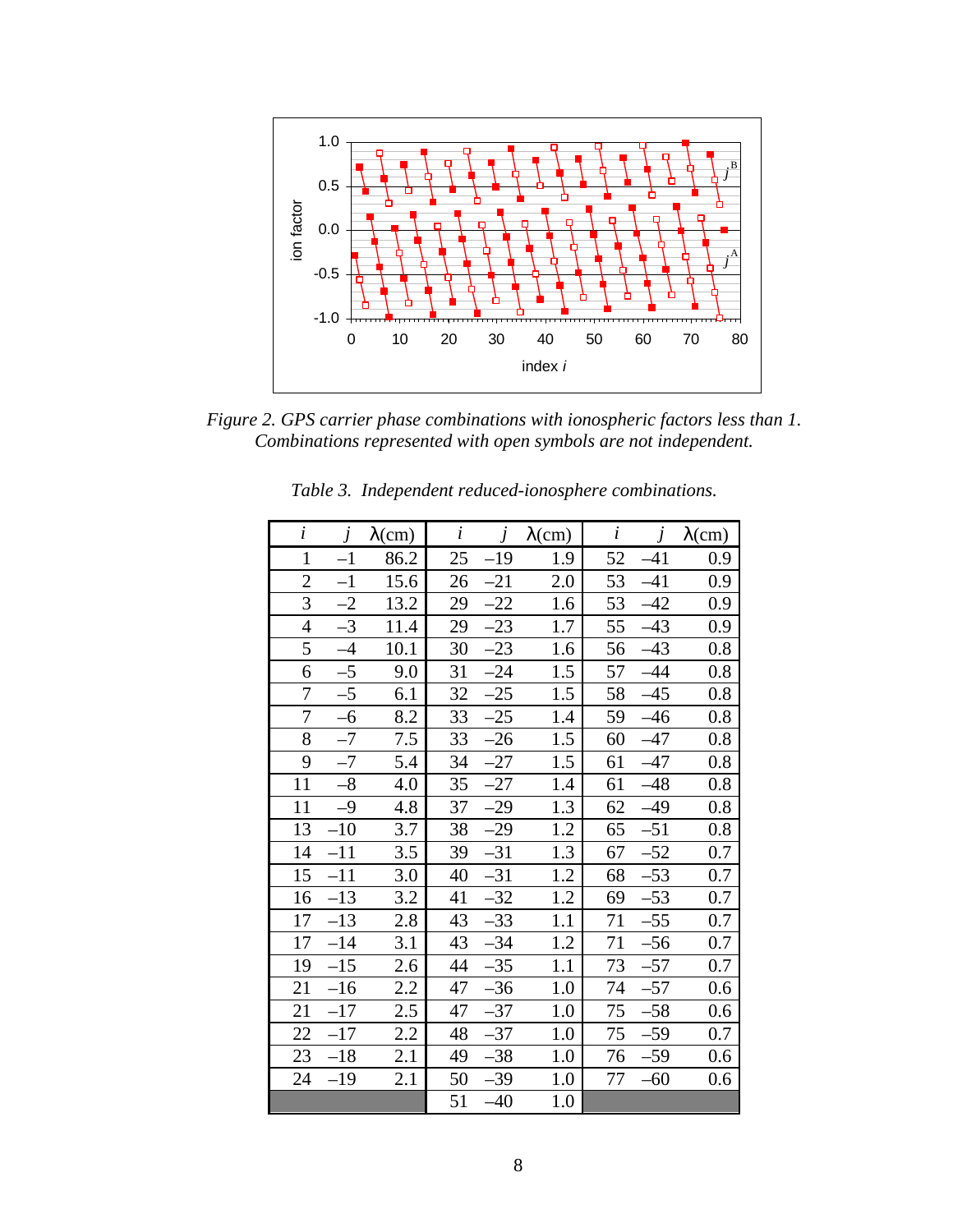|                |                |          |          |                |                    |                                    |        | Amplification (cycles) |       |       | Amplification (length) |      |
|----------------|----------------|----------|----------|----------------|--------------------|------------------------------------|--------|------------------------|-------|-------|------------------------|------|
| LC             | i              |          | $\alpha$ | β              | $\lambda_{\rm LC}$ | $\lambda_{\rm l}/\lambda_{\rm LC}$ | noise  | ion                    | mp    | noise | ion                    | mp   |
| Ll             | 1              | $\Omega$ |          | $\overline{0}$ | 19.0               |                                    |        |                        | 0.25  |       | 1                      |      |
| L <sub>2</sub> | $\overline{0}$ |          | $\theta$ |                | 24.4               | 0.78                               | 1.17   | 1.28                   | 0.25  | 1.5   | 1.6                    | 1.28 |
|                | $\overline{2}$ | $-1$     | 1.6383   | $-0.6383$      | 15.6               | 1.22                               | 2.32   | 0.72                   | 0.75  | 1.9   | 0.6                    | 2.46 |
|                | 3              | $-2$     | 2.0811   | $-1.0811$      | 13.2               | 1.44                               | 3.80   | 0.43                   | 1.25  | 2.6   | 0.3                    | 3.47 |
| NI             | $\overline{4}$ | $-3$     | 2.4063   | $-1.4063$      | 11.4               | 1.66                               | 5.32   | 0.15                   | 1.75  | 3.2   | 0.1                    | 4.21 |
| N <sub>2</sub> | 5              | $-4$     | 2.6552   | $-1.6552$      | 10.1               | 1.88                               | 6.85   | $-0.13$                | 2.25  | 3.6   | $-0.1$                 | 4.78 |
|                | 6              | $-5$     | 2.8519   | $-1.8519$      | 9.0                | 2.10                               | 8.38   | $-0.42$                | 2.75  | 4.0   | $-0.2$                 | 5.23 |
|                | 7              | $-5$     | 2.2552   | $-1.2552$      | 6.1                | 3.10                               | 9.12   | 0.58                   | 3.00  | 2.9   | 0.2                    | 3.87 |
|                | 7              | -6       | 3.0112   | $-2.0112$      | 8.2                | 2.32                               | 9.91   | $-0.70$                | 3.25  | 4.3   | $-0.3$                 | 5.59 |
|                | 8              | $-7$     | 3.1429   | $-2.1429$      | 7.5                | 2.55                               | 11.44  | $-0.98$                | 3.75  | 4.5   | $-0.4$                 | 5.89 |
| EN             | 9              | $-7$     | 2.5385   | $-1.5385$      | 5.4                | 3.55                               | 12.16  | 0.017                  | 4.00  | 3.4   | 0.005                  | 4.51 |
| IF             | 77             | $-60$    | 2.5457   | $-1.5457$      | 0.6                | 30.25                              | 104.15 | $\Omega$               | 34.25 | 3.4   | $\overline{0}$         | 4.53 |

*Table 4. Reduced-ionosphere combination characteristics.*

The combinations in Table 4 denoted as '*N1*' and '*N2*' have been investigated previously due to their combination of ionosphere-reduction properties and reasonable wavelengths [*Wübbena*, 1989; *Wanninger*, 1991]. Of all the reduced-ionosphere combinations, these two are the best in this regard, and most of the others are included for the sake of completeness and curiosity. In the latter category is the combination denoted '*EN*', for extra-narrowlane. As far as this author knows, this combination has not been discussed previously in the open literature. This is unusual, because it almost completely removes the ionospheric impact and yet has a wavelength almost 10 times longer than the 'completely' ionosphere-free combination (77,−60) denoted here as '*IF*'. The noise and multipath factors are almost the same as the *IF* combination (compare their respective  $\alpha$ and  $\beta$  values), yet the longer wavelength might allow for the ambiguities to be solved directly under some circumstances. Depending on the amount of ionospheric delay experienced, this would give a solution with almost identical statistical results to an *IF* solution, but precluding the initial step of resolving the widelane ambiguities (more about that shortly).

At this point it is particularly instructive to consider the *IF* combination (77,−60) more closely. It is often stated in the literature that the ambiguity parameter in this combination is not an integer value. It should be obvious from our derivation that it is. The problem with this combination is that the effective wavelength is drastically reduced compared to *L1* and *L2.* This greatly amplifies the observation noise in terms of cycles and makes direct resolution of the *IF* ambiguities almost impossible.

#### Other Criteria (2)

Finally, we must realise that the last commonly referred to combination has not so far turned up in our investigation. This is the combination  $(1,1)$ , often referred to simply as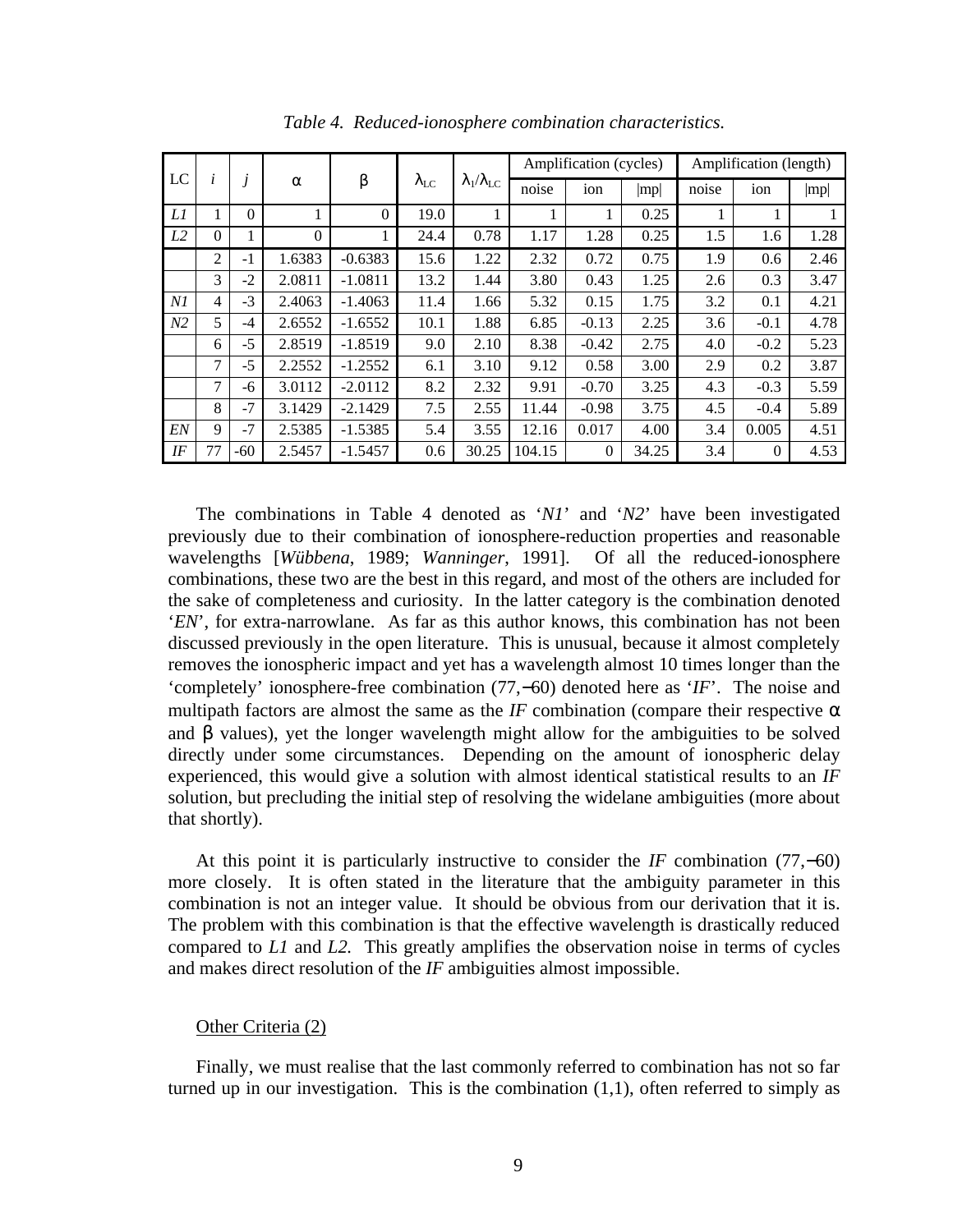the 'narrowlane'. It has the unusual property of reducing the noise (in terms of length units). There are obviously no values of *i* and *j* that satisfy the inequality:

$$
\sqrt{i^2 + j^2} < 1,\tag{28}
$$

however, the inequality:

$$
\sqrt{\hat{a}^2 + \hat{a}^2} < 1,\tag{29}
$$

is another matter. Note that for the moment we consider the noise of *L2* to be equal to that of *L1*. The minimum value of equation (29) is  $\sqrt{2} \approx 0.71$  ( $\alpha = \beta = 0.5$ ), i.e. we cannot expect a great reduction in the noise and it must be at the expense of some other quantity. In this case there is a reduction in the wavelength over *L1*, i.e. all the solutions to equation ( 29 ) must be narrowlanes. It turns out that the solutions to equation ( 29 ) exist only for values of *i* and  $j \ge 1$ . Only those unique combinations with a wavelength  $\ge$ 5cm are summarised in Table 5.

| LC             |                |          |          |                | $\lambda_{\rm LC}$ |                              |       | Amplification (cycles) |      | Amplification (length) |     |      |  |
|----------------|----------------|----------|----------|----------------|--------------------|------------------------------|-------|------------------------|------|------------------------|-----|------|--|
|                |                |          | $\alpha$ | β              |                    | $\lambda_1/\lambda_{\rm LC}$ | noise | ion                    | mp   | noise                  | ion | mp   |  |
| Ll             |                | $\theta$ |          | $\overline{0}$ | 19.0               |                              |       |                        | 0.25 |                        |     |      |  |
| L <sub>2</sub> | $\overline{0}$ |          | $\theta$ |                | 24.4               | 0.78                         | 1.17  | 1.28                   | 0.25 | 1.5(1)                 | 1.6 | 1.28 |  |
| $N\!L$         |                |          | 0.5620   | 0.4380         | 10.7               | 1.78                         | 1.54  | 2.28                   | 0.50 | 0.86(0.71)             | 1.3 | 1.12 |  |
|                |                | ↑        | 0.3909   | 0.6091         | 7.4                | 2.56                         | 2.54  | 3.57                   | 0.75 | 0.99(0.72)             | 1.4 | 1.17 |  |
| N <sub>3</sub> | $\overline{2}$ |          | 0.7196   | 0.2804         | 6.8                | 2.78                         | 2.32  | 3.28                   | 0.75 | 0.83(0.77)             | 1.2 | 1.08 |  |
|                |                | 3        | 0.2996   | 0.7004         | 5.7                | 3.34                         | 3.65  | 4.85                   | 1.00 | 1.09(0.76)             | 1.5 | 1.20 |  |
| N4             | 3              |          | 0.7938   | 0.2062         | 5.0                | 3.78                         | 3.22  | 4.28                   | 1.00 | 0.85(0.82)             |     | 1.06 |  |

*Table 5. Noise-reduction combination characteristics.*

The entries for Table 5 were computed in the same manner as the previous two summaries. The only exception is for the noise factors in length units. The values in brackets are the results from setting the *L2* observation noise equal to that of *L1*. We have chosen to highlight combinations '*N3*' and '*N4*' only because they minimise the contribution of the *L2* noise and the combined multipath. The generic narrowlane combination  $i = 1$ ,  $j = 1$  is denoted '*NL*'.

#### Resolving Ambiguities

The ionosphere-free nature of the *IF* combination is obviously a very desirable property, unfortunately the very short wavelength and comparatively large noise generally means that the numerical value of the ambiguities cannot be estimated directly. It is possible to fix the ambiguities indirectly however, by first fixing the ambiguities of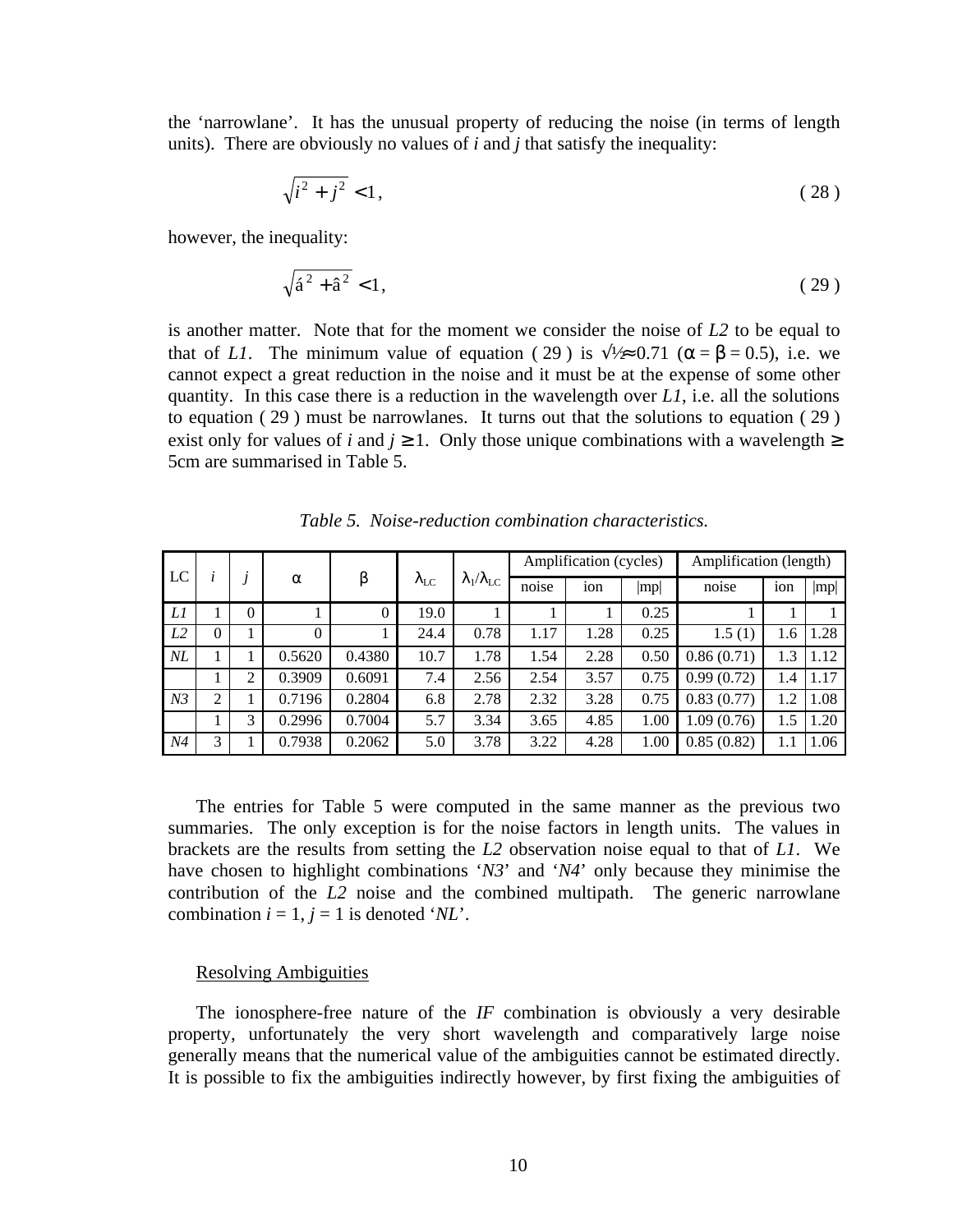another combination. If we considering the general case of two combinations with integer ambiguities  $N_{i,j}$  and  $N_{k,l}$ , where:

$$
N_{i,j} = iN_1 + jN_2 \,,\tag{30}
$$

$$
\text{and} \qquad N_{k,l} = kN_1 + lN_2 \,, \tag{31}
$$

we can rewrite the first combination in terms of  $N_2$  and substitute the result into the second combination to obtain:

$$
N_{k,l} = (k - i\frac{l}{j})N_1 + \frac{l}{j}N_{i,j}.
$$
\n(32)

In terms of the widelane  $(N_{i,j} = N_{1,-1})$  and ionosphere-free combinations  $(N_{k,l} = N_{77,-60})$ :

$$
N_{77,-60} = 17N_1 + 60N_{1,-1} \tag{33}
$$

Multiplying both sides of this equation by  $\lambda_{77,-60}$  makes it equivalent to equation (6b). In other words, resolving the widelane ambiguities and substituting them into the *IF* combination reduces the *IF* ambiguities to the *L1* ambiguities while amplifying the wavelength by a factor of 17 (to 10.7cm). This can then often allow the *L1* ambiguities to be solved for directly. As a downside, these *L1* ambiguities are very sensitive to incorrect widelane ambiguities ( $60\lambda_{77,-60} = 37.8$ cm). However, as a check on the original widelane determination, the *L1* ambiguities can be substituted back into the ionospherefree combination to amplify the wavelength by a factor of 60 and isolate the *L2* ambiguities:

$$
N_{77,-60} = 77N_1 - 60N_2 ; N_1 = 0 \Rightarrow N_{77,-60} = 60N_2 .
$$
 (34)

The amplification factors and effective wavelengths available after resolving the widelane ambiguities are summarised in Table 6. Table 7 summarises the combinations affected by resolving the narrowlane (*NL*) ambiguities. The amplified widelane in this case (effective wavelength = 172.4cm), is the "extra wide lane" referred to by *Wübbena* [1988,1989]. The wavelength for the ionosphere-free combination is amplified even further by resolving the narrowlane combination. However, it is hard to imagine when this might be effective, due to either the necessity of overcoming the ionosphere when resolving the narrowlane ambiguities in the first place, or the redundancy of the option over short baselines where the effect should largely cancel. Nevertheless, should observable noise be a larger consideration than the ionosphere, the use of the widelane and narrowlane combinations (as the least noisy of all the possible combinations) should prove useful.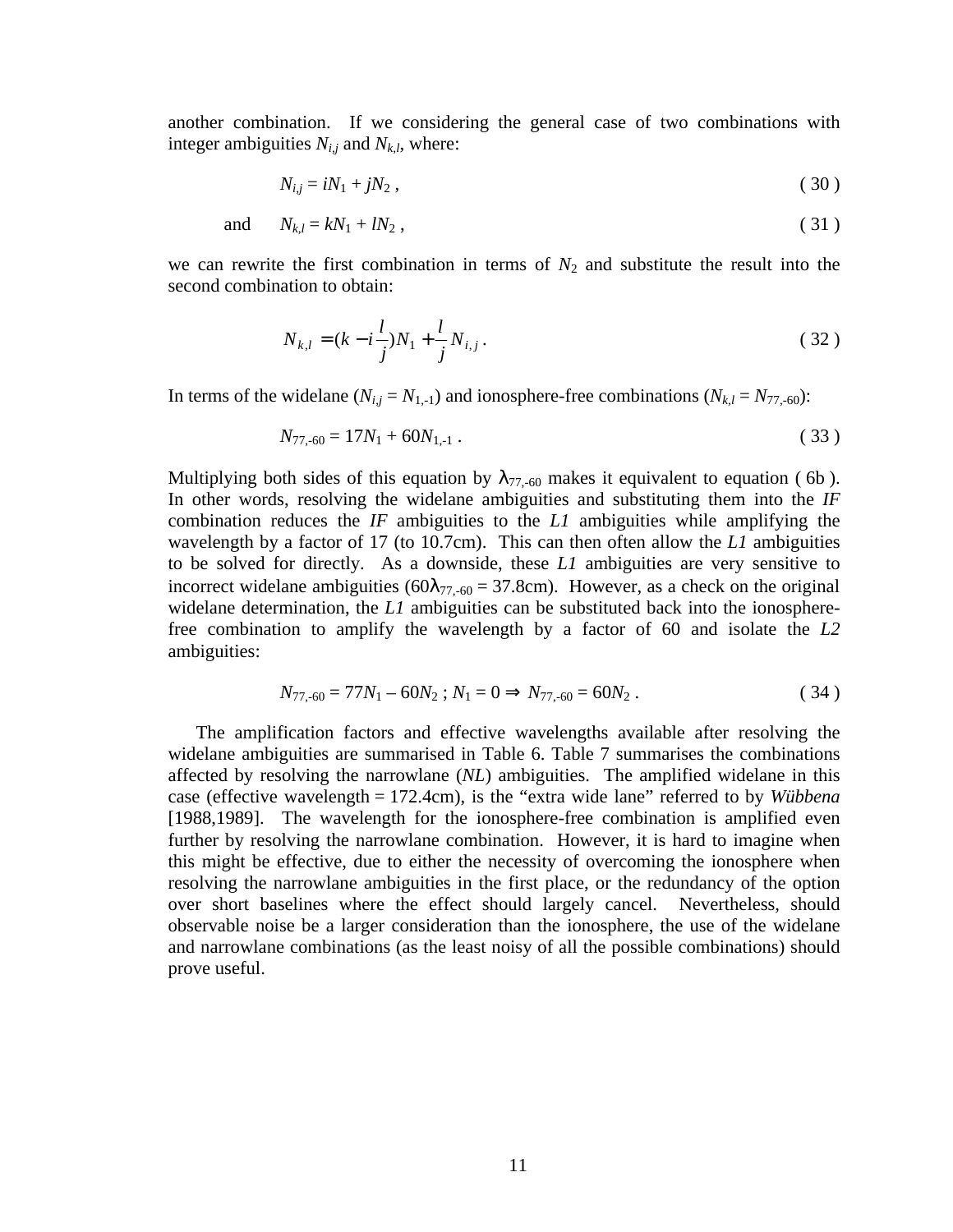*Table 6. Amplification factors and effective wavelengths of combinations affected by resolving the widelane (WL) ambiguities.*

|                | EW     | 77 N | N3   | N4 | EΛ   |      |
|----------------|--------|------|------|----|------|------|
| factor         |        |      |      |    |      |      |
| $\lambda$ (cm) | 2930.5 |      | 20.5 |    | 10.7 | 10.7 |

*Table 7. Amplification factors and effective wavelengths of combinations affected by resolving the narrowlane (NL) ambiguities.*

| $\sqrt{ }$<br>∸∽ | WL    | W1       | W2       | W3        | W4     | FW       |      | $NT^{\sim}$ | N4   | EN   | IF   |
|------------------|-------|----------|----------|-----------|--------|----------|------|-------------|------|------|------|
| factor           | ∼     | -        | -        | -         |        | 10<br>-  |      |             | -    |      |      |
| $\lambda$ (cm)   | 172.4 | $-102.2$ | $-281.8$ | $-1139.6$ | 1648.4 | -23444.2 | 80.1 | 90.9        | 10.1 | 85.9 | 86.2 |

# Admissible Transformations to L1 and L2

*Teunissen* [1995] has implied that there are only a limited number of admissible transformations that unambiguously determine the L1 and L2 ambiguities from two linear combinations. One apparent consequence is that the widelane and narrowlane can not be paired together. This hypothesis is based on the following transformation:

$$
\begin{bmatrix} N_{i,j} \\ N_{k,l} \end{bmatrix} = \begin{bmatrix} i & j \\ k & l \end{bmatrix} \begin{bmatrix} N_1 \\ N_2 \end{bmatrix},
$$
\n(35)

which is merely equations (30) and (31) in matrix form. To guarantee a one-to-one reverse transformation, that is that  $N_1$  and  $N_2$  must always be integers given that  $N_{i,j}$  and  $N_{k,l}$  are integers, the inverse of the transformation matrix must have only integer components, i.e. in:

$$
\begin{bmatrix} N_1 \\ N_2 \end{bmatrix} = \frac{1}{il - jk} \begin{bmatrix} l & -j \\ -k & i \end{bmatrix} \begin{bmatrix} N_{i,j} \\ N_{k,l} \end{bmatrix},
$$
\n(36)

the determinant  $il - jk$  must equal  $\pm 1$ . For the widelane and narrowlane combinations the reverse transformation is:

$$
\begin{bmatrix} N_1 \\ N_2 \end{bmatrix} = \begin{bmatrix} \frac{1}{2} & \frac{1}{2} \\ \frac{1}{2} & -\frac{1}{2} \end{bmatrix} \begin{bmatrix} N_{1,1} \\ N_{1,-1} \end{bmatrix} .
$$
 (37)

An example is given in *Teunissen* [1995] of  $N_{1,1} = 1$  and  $N_{1,-1} = 0$ , for which non-integer values of  $N_1$  and  $N_2$  result. Unfortunately, there is a slight fallacy here. What this result means is that either  $N_{1,1}$  or  $N_{1,-1}$  have been incorrectly determined, not that the transformation is inadmissible *per se*. This fact is obvious from the odd/even law which states [*Wübbena*, 1988]: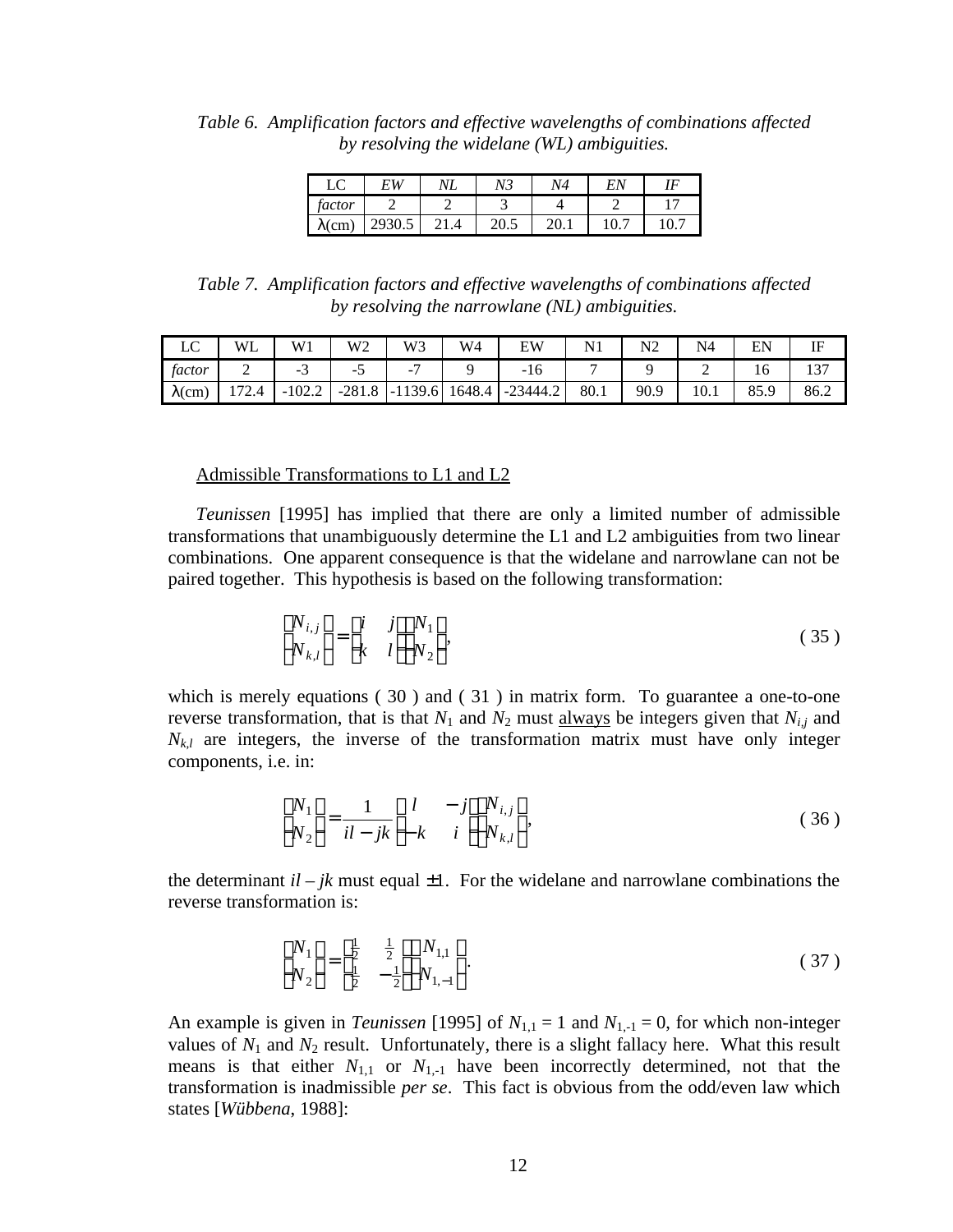if  $N_{1,-1}$  is even,  $N_{1,1}$  has to be even, and

if  $N_{1,-1}$  is odd,  $N_{1,1}$  has to be odd.

Hence, the above transformation should not be attempted before trying to determine which value of  $N_{1,1}$  or  $N_{1,-1}$  is incorrect. For example, if the float value of  $N_{1,-1}$  in the previous example was 0.4, the value of 1 is more likely to be the true integer value. Table 8 indicates those combinations that combine to form "admissible" transformations according to *Teunissen* [1995]. The odd/even law governs none of these double combinations, and the guarantee of achieving a one-to-one transformation to  $N_1$  and  $N_2$  is of little use if either one or both of the combination ambiguities is incorrectly determined. While ambiguity fixing is an inexact science at best, this latter point indicates that the double combinations highlighted with a '**Y**' in Table 8 should probably be avoided.

The applicability of the odd/even law is also indicated by the determinant of the transformation matrix. In general, the odd or even pattern of the  $N_1$  and  $N_2$  values must be preserved or equally translated to the combinations. In effect, either the  $N_1$  or  $N_2$ factors (*i* and *k or j* and *l*) can be even, or either *all* the factors must be odd. It is not possible for all of them to be even because that would imply non-independent combinations. The result is that the determinant  $il - jk$  must be even. Table 8 highlights those double combinations examined in this paper that conform to the odd/even law. Of course, all these combinations and the remaining combinations are constrained by the fact that non-integer results for  $N_1$  and/or  $N_2$  indicate incorrect determination of  $N_{ij}$  and/or  $N_{kl}$ .

|                |                |                | WL        | W1             | W2     | W3          | W4             | ${\cal E}{\cal W}$ | $N\!L$ | N1             | N <sub>2</sub> | N3             | N4     | ${\it EN}$  | $I\!F$      |
|----------------|----------------|----------------|-----------|----------------|--------|-------------|----------------|--------------------|--------|----------------|----------------|----------------|--------|-------------|-------------|
|                | ${\rm LC}$     |                | 1         | $-1$           | $-2$   | $-3$        | $\overline{4}$ | $-7$               | 1      | $\overline{4}$ | 5              | $\overline{2}$ | 3      | 9           | 77          |
|                |                |                | $-1$      | $\overline{2}$ | 3      | 4           | $-5$           | 9                  | 1      | $-3$           | $-4$           | 1              | 1      | $-7$        | $-60$       |
| WL             | 1              | $-1$           |           | Y              | Y      | Y           | Y              | $\ast$             | $\ast$ | Y              | Y              |                | $\ast$ | $\ast$      |             |
| W1             | $-1$           | $\overline{2}$ | Y         |                | Y      | $\ast$      |                |                    |        |                | $\ast$         |                |        |             | $\ast$      |
| W <sub>2</sub> | $-2$           | 3              | Y         | Y              |        | $\mathbf Y$ | $\ast$         |                    |        | $\ast$         |                | $\ast$         |        |             |             |
| W3             | $-3$           | $\overline{4}$ | Y         | $\ast$         | Y      |             | Y              | Y                  |        |                | $\ast$         |                |        |             | $\ast$      |
| $W\!4$         | $\overline{4}$ | $-5$           | ${\bf Y}$ |                | $\ast$ | Y           |                | $\mathbf Y$        |        | $\ast$         |                | $\ast$         |        |             |             |
| EW             | $-7$           | 9              | $\ast$    |                |        | $\mathbf Y$ | Y              |                    | $\ast$ |                |                |                | $\ast$ | $\ast$      |             |
| $N\!L$         | 1              | 1              | $\ast$    |                |        |             |                | $\ast$             |        |                |                | Y              | $\ast$ | $\ast$      |             |
| N1             | 4              | $-3$           | Y         |                | $\ast$ |             | $\ast$         |                    |        |                | Y              | $\ast$         |        | Y           |             |
| N <sub>2</sub> | 5              | $-4$           | Y         | $\ast$         |        | $\ast$      |                |                    |        | Y              |                |                |        | $\mathbf Y$ | $\ast$      |
| N3             | $\overline{2}$ | 1              |           |                | $\ast$ |             | $\ast$         |                    | Y      | $\ast$         |                |                | Y      |             |             |
| N <sub>4</sub> | 3              | 1              | $\ast$    |                |        |             |                | $\ast$             | $\ast$ |                |                | Y              |        | $\ast$      |             |
| EN             | 9              | $-7$           | $\ast$    |                |        |             |                | $\ast$             | $\ast$ | Y              | Y              |                | $\ast$ |             | $\mathbf Y$ |
| IF             | 77             | $-60$          |           | $\ast$         |        | $\ast$      |                |                    |        |                | $\ast$         |                |        | Y           |             |

*Table 8. Admissible double combinations according to Teunissen [1995] (***Y***) and double combinations that comply with the odd/even law (\*).*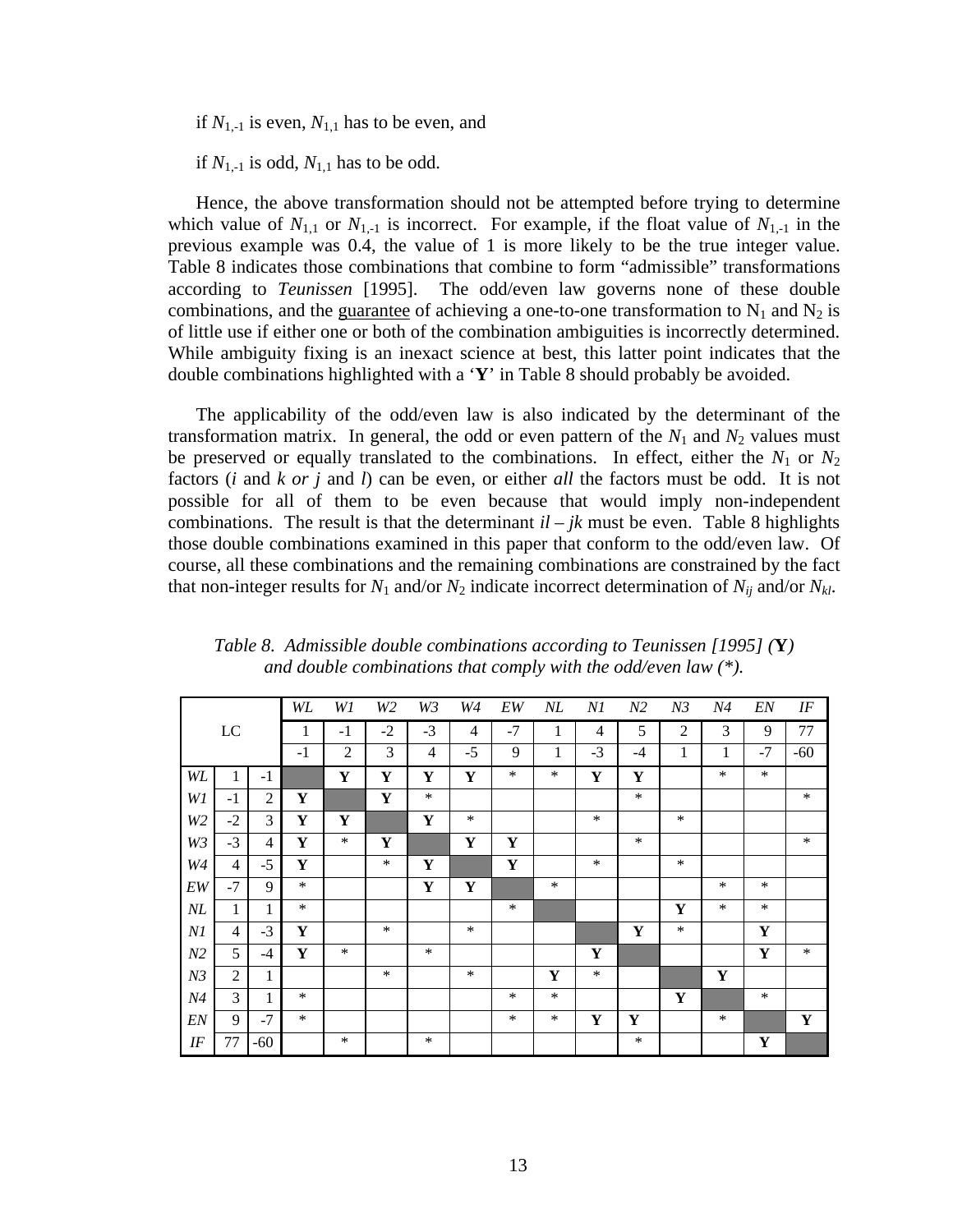#### **Conclusions**

This paper has attempted to provide a comprehensive overview of the possible combinations available from dual-frequency GPS carrier-phase observations. All of the combinations have been constrained to integer ambiguities. The integer nature of the ionosphere-free ambiguities has been confirmed. Because all the combinations are implicitly derived from the separate L1 and L2 observations, there is always an admissible reverse transformation of a pair of combinations back to L1 and L2. The failure of such a transformation (i.e. non-integer ambiguities) indicates an incorrect determination of the combination ambiguities. However, several pairs of combinations will always give integer values due to the determinant of the transformation matrix being unity. This suggests that their use should be avoided.

# References

- Beutler, G., W. Gurtner, M. Rothacher, U. Wild, and E. Frei (1990). "Relative static positioning with the Global Positioning System: Basic technical considerations." International Association of Geodesy Symposium No. 102, *GPS: An Overview*, Edinburgh, Scotland, 7-8 August, pp. 1-23.
- Cocard, M and A. Geiger (1992). "Systematic search for all possible widelanes." *Proceedings of The Sixth International Geodetic Symposium on Satellite Positioning*, Columbus, Ohio, 17-20 March, pp. 312-318.
- Georgiadou, Y. and A. Kleusberg (1988). "On carrier signal multipath effects in relative GPS positioning." *Manuscripta Geodaetica*, Vol. 13, pp. 172-179.
- Han, S. and C. Rizos (1995). "On-the-fly ambiguity resolution for long range GPS kinematic positioning." International Association of Geodesy Symposium No. 115, *GPS Trends in Precise Terrestrial, Airborne and Spaceborne Applications*, Boulder, Colo., 3-4 July, pp. 290-294.
- Han, S. and C. Rizos (1996). "Improving the computational efficiency of the ambiguity function algorithm." *Journal of Geodesy*, Vol. 70, pp. 330-341.
- Han, S. (1995). "Ambiguity recovery for GPS long range kinematic positioning." *Proceedings of ION GPS-95*, The 8<sup>th</sup> International Technical Meeting of The Satellite Division of The Institute of Navigation, Palm Springs, Calif., 12-15 September, pp. 349-360.
- Han, S. (1997). "Ambiguity recovery for long-range GPS kinematic positioning." *Navigation*, Vol. 44, No. 2, pp. 257-266.
- Teunissen, P.J.G. (1995). "The invertible GPS ambiguity transformations." *Manuscripta Geodaetica*, Vol. 20 pp. 489-497.